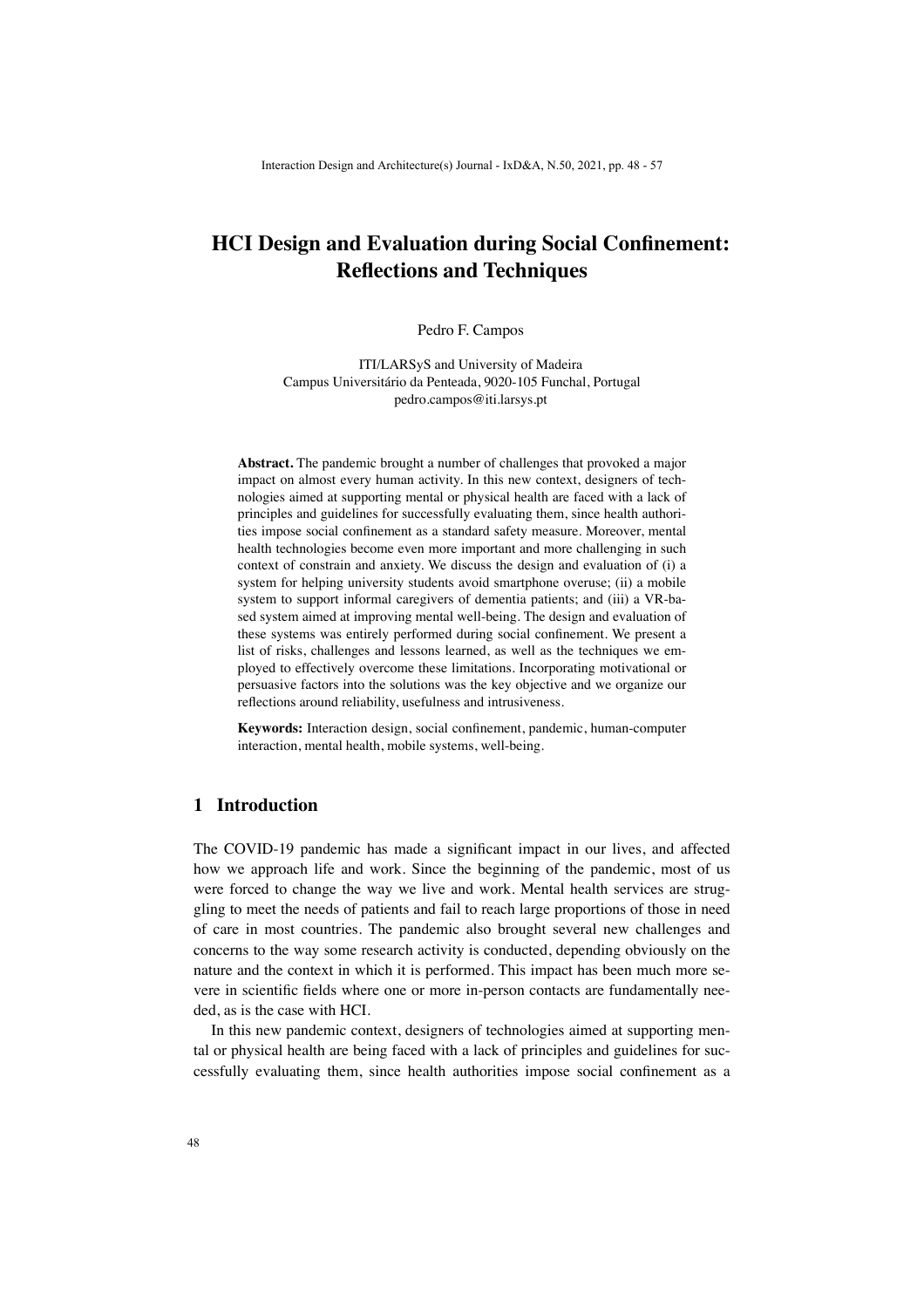standard safety measure and in-person contact is forbidden. Moreover, mental health technologies become even more important and more challenging in such a context of constrain and anxiety.

In this paper, we discuss the design and evaluation of (i) a system for helping university students avoid smartphone overuse; (ii) a mobile system to support informal caregivers of dementia patients; and (iii) a VR-based system aimed at improving mental well-being. The design and evaluation of these systems was entirely performed during social confinement. We present a list of risks, challenges and lessons learned, as well as the techniques we employed to effectively overcome these limitations.

### **2 Background**

HCI has had an important role on fighting the pandemic, but the pandemic has also impacted the way HCI research is performed. During the past year, several studies have already been published inter-relating these different issues and bringing up new opportunities as well as introducing new concerns. Recognizing that fighting a pandemic is as much a social endeavor as a medicinal and scientific one, some authors collected a multitude of data that includes longitudinal trends of news topics, social distancing behaviors, community mobility changes, web searches, and other descriptors of the COVID-19 pandemic's effects on the United States [1]. The potential of HCI for issues such as producing meaningful social insights and have them presented in an interactive dashboard to aid further exploration is immensely useful in a pandemic [1]. But what has been the impact of the pandemic on HCI itself and how does it shape the current design and evaluation methods and techniques?

The most common technology medium to conduct HCI research during social confinement is the use of videoconferencing. It had been studied before, as late as 2009 [2], and its challenges have been discussed, but under the perspective of geographically-dispersed researchers. For instance, Sedgwick et al. [2] presented the experience of using videoconferencing technology to collect experiential data from undergraduate nursing students and preceptors who were dispersed over a 640,000 square kilometer area in western and northern Canada during a rural hospital-based preceptorship.

A similar pattern happens with recruitment. Online recruitment methods had been studied by the HCI community for quite some time. For instance, Lane et al. presented a review of the literature on using online recruitment methods for web-based and mobile health studies [3]. But again, this and other studies were performed in nonpandemic times and were consequently analyzed under different lenses.

In a 2020 paper, Dupuis and Renaud presented the results from a longitudinal HCI study which was interrupted by the pandemic [4]. Significant challenges were encountered in modifying the original design of the study so that it could continue during the middle of a pandemic. However, the authors reported that those challenges were overcome and even added some advantages to the manner in which the study took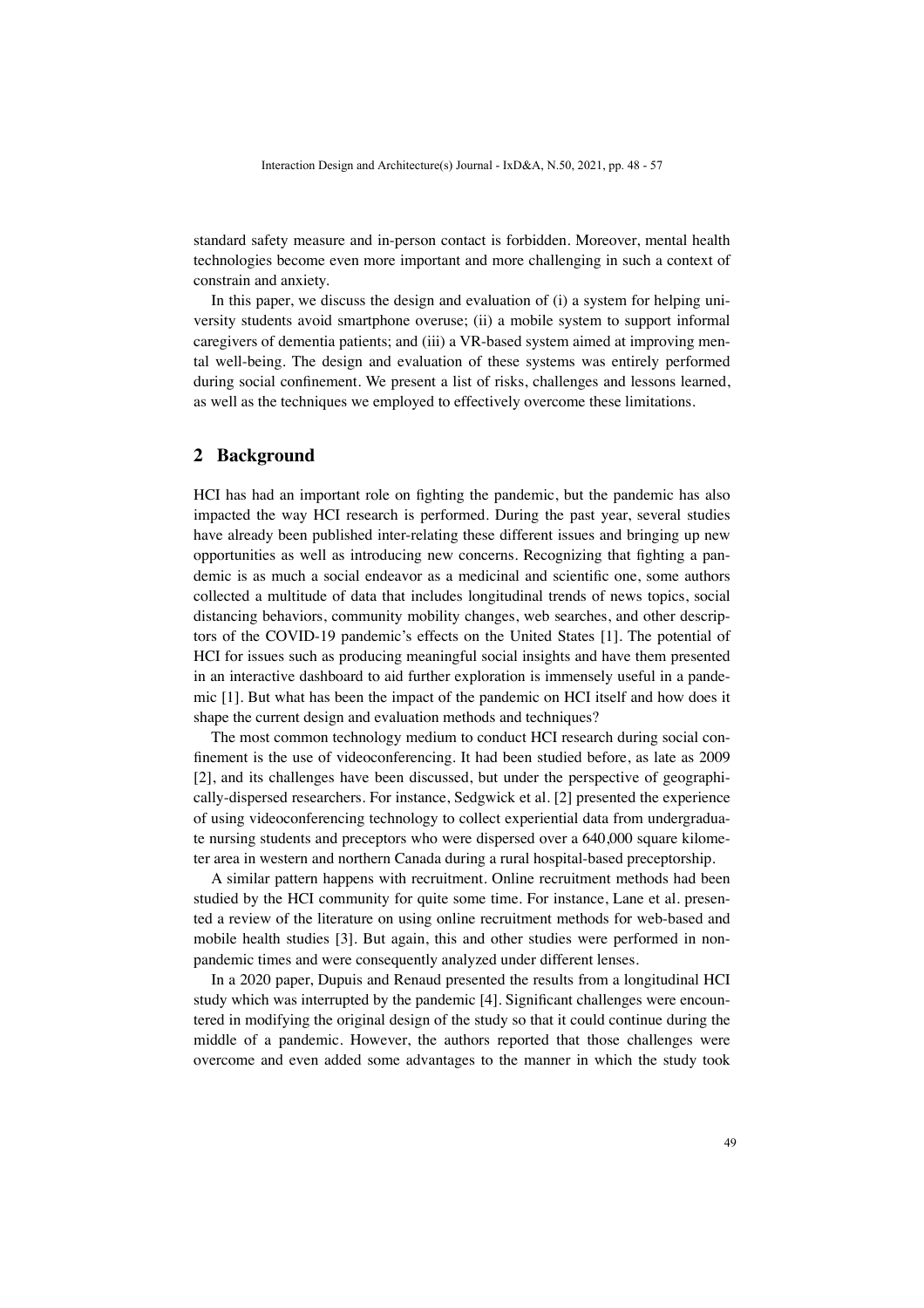place in the online environment, for instance the fact individuals generally had greater availability since many were already working from home; participant drop-out was low; and regarding participant compensation, by using electronic payments, the research team did not have to have large sums of cash on-hand at specific physical locations. One can presume that under social confinement and lockdown contexts HCI research does not necessarily become hampered in a critical way, and there may even be positive outcomes of such research endeavors.

# **3 Design and Evaluation during Social Confinement**

In this section, we present three case studies revolving around technologies for physical and mental health. Their common aspects include the fact they were all designed and evaluated during the pandemic and under lockdowns and/or social confinement. Consequently, they presented us with many opportunities for fine-tuning and reflecting on the current state of HCI practice.

### **3.1 Technology for helping students avoid smartphone overuse**

Smartphone overuse can lead to a series of physical, mental and social disturbances. This problem is more prevalent among young adults as compared to other demographic groups. Additionally, university students are already undergoing high cognitive loads and stress conditions; therefore, they are more susceptible to smartphone addiction and its derived problems. In this project, we presented a novel approach where a conversational mobile agent uses persuasive messages exploring the reflective mind as a way to raise users' awareness of their usage and consequently induce reduction behaviors.

Since conversational agents were not widely used as personal digital wellbeing assistants, our novel approach intended to develop an Android app that collects realtime smartphone usage data, sends it to the conversational agent (via Dialogflow API) and, according to the usage data, triggers alerts to the user in the form of messages. These alerts intend to minimize the usage levels of the participants since self-tracking has a vital role in the behavior change process [5].

Besides the conversational agent's messages, the developed application also has a floating widget that indicates when the user received a new message from the chatbot, in order to avoid vibrations, LEDs or sounds and, consequently, interrupting the user (since push notifications may compromise students' focus and attention [6]). When the user surpasses specific percentages of the defined goal, the application triggers a message that intends to minimize the smartphone usage, accordingly with the defined goal. The conversational agent's messages, instead of sending push notifications to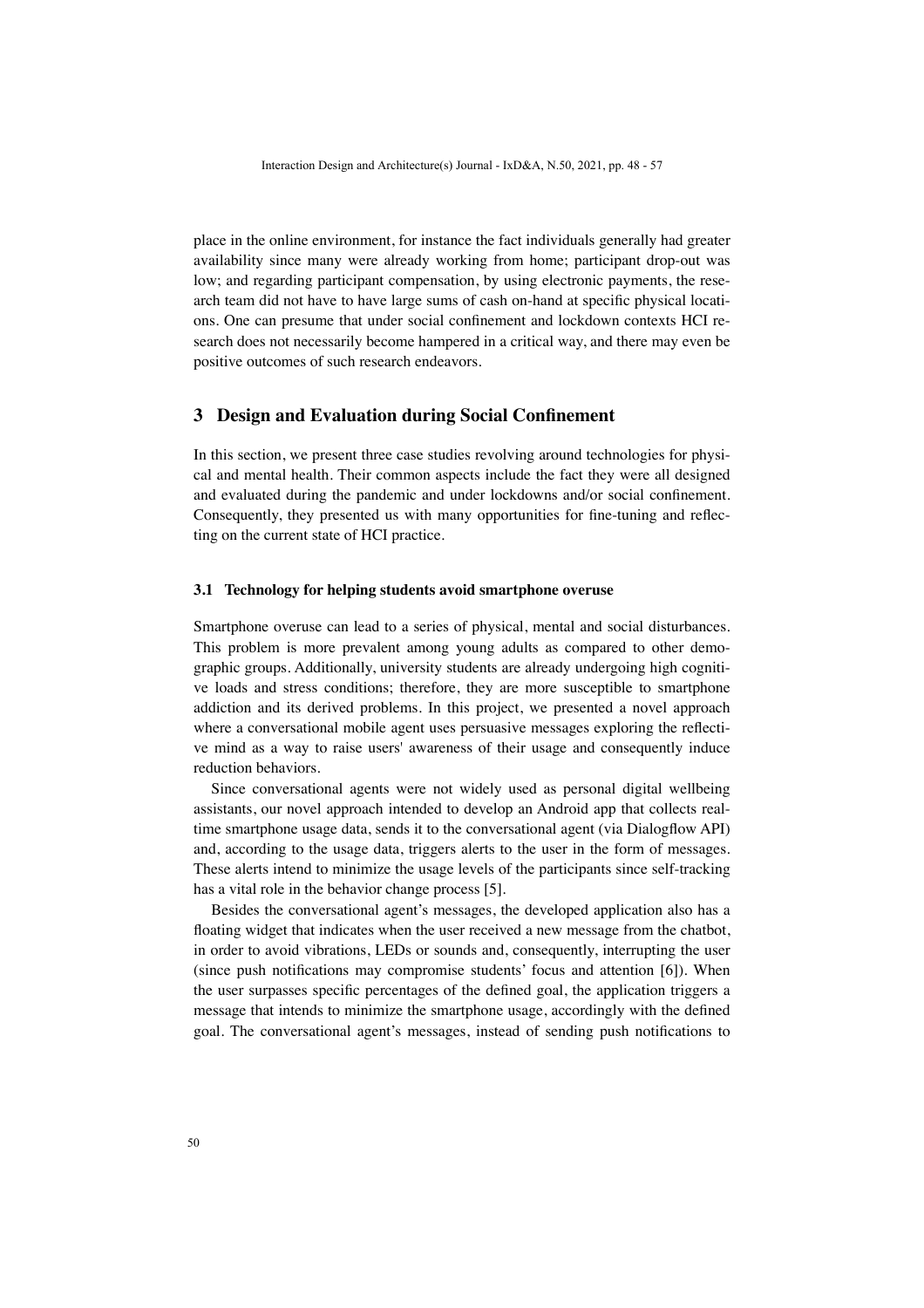alert the user for it, were shown through a black dot in the corner of the floating widget.

We conducted a four-week study with 16 university students undergoing stressful conditions - a global lockdown in the course of their semester - and evaluated the impact of the agent on smartphone usage reduction and the perceived usefulness of such approach. Results show the efficacy of self-tracking in the behavior change process: 81% of the users reduced their usage time, and all of them mentioned that having a conversational agent alerting about their usage was useful. Before this experiment, only 68% of them considered such an approach could be useful. In conclusion, users deemed essential to have an engaging conversational agent on their smartphones, in terms of helping them become more aware of usage times.

This study reinforced the notion that the users tend to underestimate the total time they spend per day, on average, on their smartphone, as was previously discussed by several authors [6, 7, 8].

In short, it was possible to conclude that, since subjects were more aware of their smartphone usage data, they were more realistic about their smartphone use. When comparing the perceptions of their usage with the real values, after using this mobile system, it was revealed that the real value was only higher in five subjects out of the sixteen, i.e. only five subject underestimated the time spent on their smartphones. This constitutes a decrease in half the number of subjects underestimating their usage, from the results of the pre-questionnaire (from eleven to five).

The sudden global lockdown did not hamper the original research plan, as we were using the smartphones of the participants as the means to gather all data. But it did bias the results, since the anxiety levels (and other related metrics) were obviously influenced by the social confinement measures.

#### **3.2 Technology for supporting informal caregivers**

The unprecedented growth of the elderly population around the globe [9], coupled with the desire of most elderly people to remain in their own homes for as long as possible, results in a growing number of family caregivers (i.e., family members or acquaintances who provide unpaid assistance to seniors).

Most family caregivers work either full or part-time and the caregiver role represents an added responsibility. The extent of the required assistance from an informal caregiver depends on the care recipients' needs and the amount of available professional help. Their workload may vary from episodic care to a daily substantial time commitment [10]. However, family caregivers often lack formal training to perform these tasks and are unaware of the available resources in place to support them. The range of demands that caregivers have to deal with often translates into negative psychological consequences [21]. This is one of the many reasons why researchers have been designing and evaluating novel technological solutions for supporting the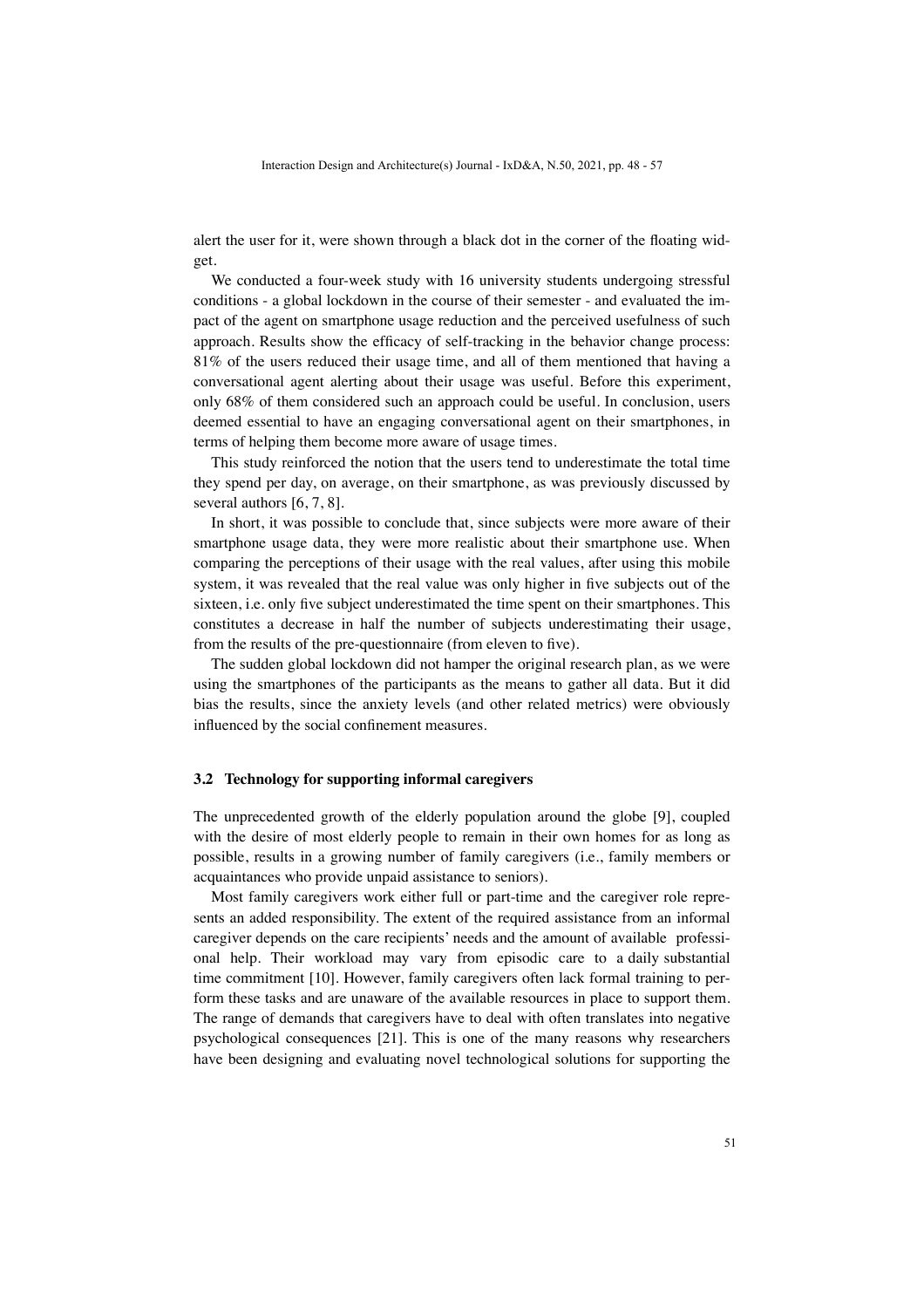mental health of caregivers. However, technology-mediated interventions to support caregiving present some limitations and their design is not a trivial task.

In this project, we designed and evaluated a mobile system for helping improve informal caregivers' mental wellbeing and reduce their burden [13].

After the initial iterations, we recruited 20 participants at [anonymized for doubleblind review] between October 2020 and December 2020. Two of the participants dropped out, meaning that data was acquired from a total of 18 participants (13 females and 5 males) with ages ranging from 72 to 94 years old (mean=82; std. deviation=7.42). Due to the pandemic, the nurses and formal caregivers at the health institution acted as proxies and they were actually more effective at the experiment's execution. Firstly, they made the participants feel more comfortable, since they were already well-acquainted with every one of them - if an unknown researcher had performed that role, the entire interaction would have been biased by the mere presence of an outsider. Secondly, they removed the need for a pilot-test of the experiment, as they already knew what would go wrong and what would work properly.

Five major conclusions were withdrawn from this experiment:

1) the vast majority of research focuses on patient-centric solutions, aiming to help provide more efficient and effective care, rather than to directly mitigate caregiver burden and related caregiver distress. Ubiquitous systems can even add to the burden that a caregiver already experiences [10]. Therefore, technology interventions should consider interactions with every person involved, and avoid being solely centered on the patient;

2) the success of any assistive technology that is meant to be used by the elderly depends greatly on its acceptance. As the elderly are often resistant to the use of new technology, it is important to explore how assistive technology can be perceived by them as appealing rather than intrusive;

3) current solutions do not accompany disease progression, leading to frustration and ultimately abandonment; solutions need personalization over time, as well as seamless integration in the lives of both patients and their caregivers;

4) current instruments to measure the impact of interventions on the health and well-being of caregivers do not adequately address the fact that caregivers' burden, needs, and their quality of life change significantly as the condition of the dependent person progresses. Therefore, researchers should develop instruments that are sensitive to the evolving nature of the caregiver's and dependent person's status;

5) there is a need for the development of an evaluation scale to characterize existing mental health technologies for caregivers according to their reliability, usefulness and intrusiveness.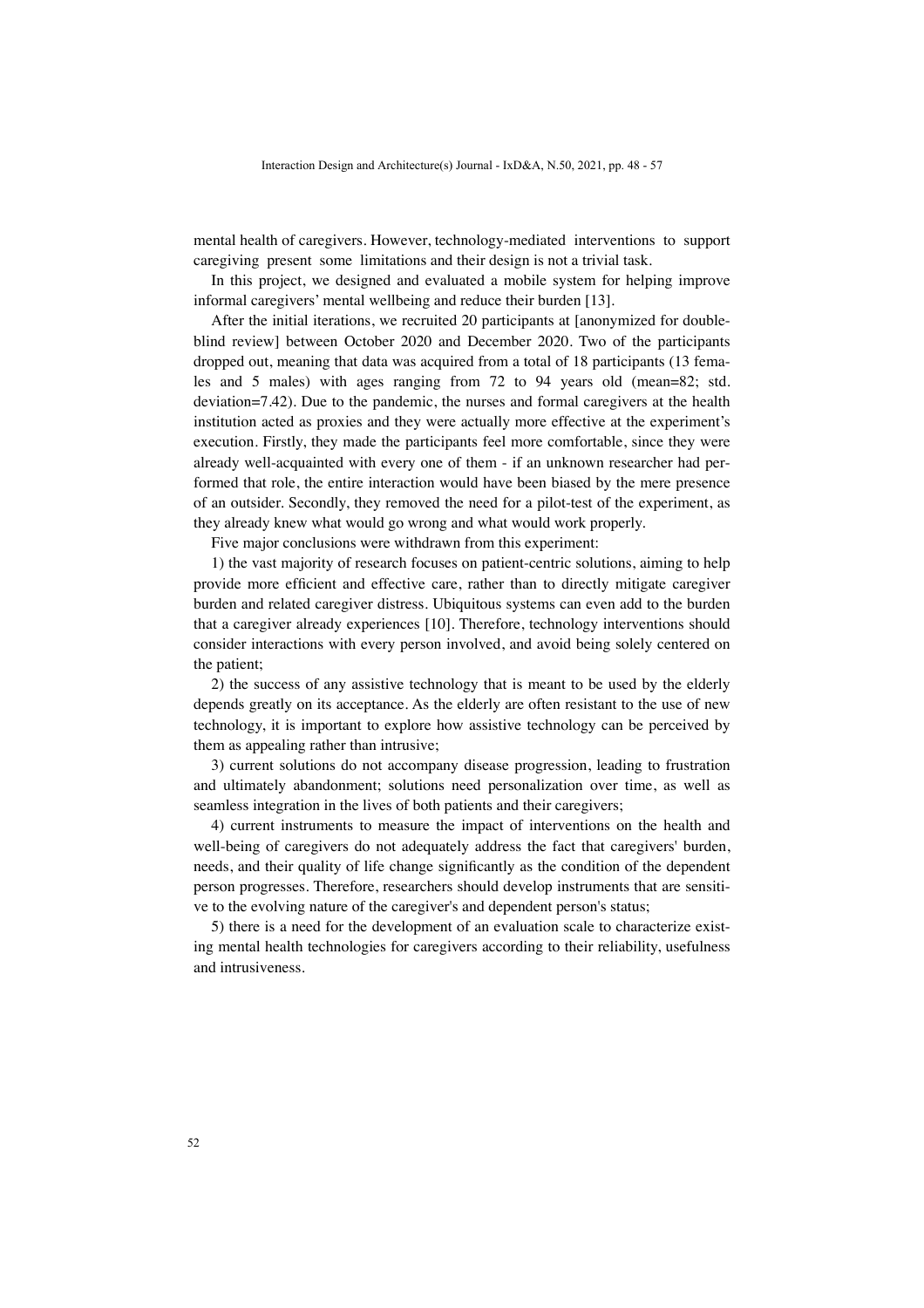#### **3.3 Virtual Reality Technology for Improving Mental Wellbeing**

Feelings in Virtual Reality have also been researched into a more therapeutical component, as demonstrated by Baus et al. [12] who reviewed an approach of running exposure therapy, specially phobias, from the more expensive Virtual Reality to the less costly, but still effective Augmented Reality. In this third example, the goal was to deliver a VR-based system that leveraged on the power of nature-contact (something that became more relevant during the lockdowns) in order to improve mental wellbeing.

Two scenarios were produced and evaluated: a beach, i.e. a golden-sand beach, near the ocean, and a forest, a calm, tree-filled forest. In the beach scenario, some palm trees paint the sand dunes behind the subjects. Assorted beach props are spread around the subject. There are two time-of-the-day settings that the subjects can experience:

(i) At midday - a very high strong sun;

(ii) At sunset - a romantic sunset.

In the forest scenario, the subjects are in a small sunken glade with a fire built nearby. Just like in the beach, there are two time-of-the-day settings that the subjects can experience:

(i) During the afternoon - the sun is comfortably midway in the afternoon creating some longish shadows while keeping good visibility;

(ii) During the night - the sun is long gone, giving space to a starry sky and the moon.

We used the HTC Vive Pro as the Virtual Reality headset. No controllers were used since there is no direct user interaction, other than looking around. We used a MUSE S in order to sense the level of relaxation of the user. We also used a generic Heart-Rate sensor band to measure alterations on the subjects' heart-rate.

To complement the data gathered by the sensors, we exposed the subjects to the following standard questionnaires: 1) the AD ACL and 2) the SAM. From all the questionnaires that we explored, we found these two to better evaluate the more positive and calm feelings that we are trying to research. The other related questionnaires are more focused on active and negative feelings.

We also exposed the subjects to another two non-standard questionnaires. One at the beginning of the experiment and another at its conclusion.

Our tests confirmed, with a very high degree of statistically significance (best  $p =$ 0.0024; Beach at Sunset), that Nature Scenes in Virtual Reality can induce a sense of *Calmness* in the subjects who were exposed to it. The effect is considerably strong: the subjects report an average increase in *Calmness* of 0.5214 points (Beach at Sunset) in a scale ranging from 1 to 4 (AD ACL). This effect is felt even in sessions of very short duration (1 minute). There is also a decrease in the sense of *Energy*, consistent with the current literature [11], with a high degree of statistically significance ( $p =$ 0.0043; Beach Sunset). This effect is even stronger than the *Calmness*, with a decrea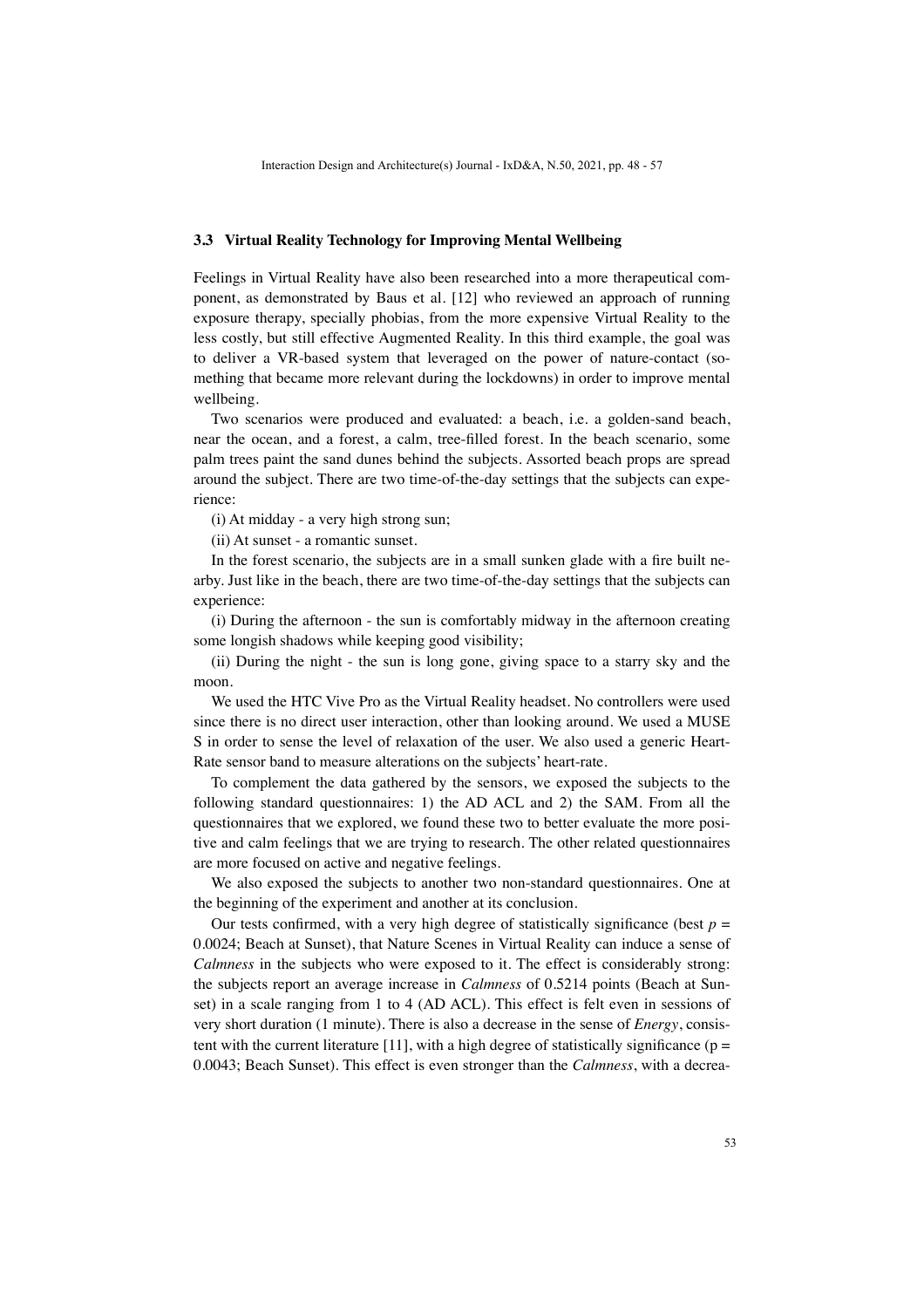se of 0.67 points (Beach at sunset). The *Tired* feeling is only statistically significant for the Beach at sunset (p = 0.0078) with an increase of 0.5143 points. The *Tension* feeling has no statistically significant except for the Forest at Night ( $p = 0.044$ ).

An unforeseen and unfortunate conclusion is that our subjects did not enjoy being in a Forest at night, despite it being under the full moon with a fire going nearby. There is a big decrease in *Valence*, even if not statistically significant, and a statistically significant (p = 0.044) moderate increase in *Tension*. The subjects corroborated this verbally. Unfortunately, this may have reduced the relaxation capabilities of the experiment as a whole, especially for the subjects who felt fear.

All of this confirms that Virtual Reality with nature scenarios, can be used to effectively induce a strong feeling of relaxation in people. The effect seems to be strong enough to even affect the circadian cycle. However, very little work has been done in offering an individualized VR experience to improve mental health.

### **4 Reflections and Techniques**

The reflections that arose from approximately one year of HCI design and evaluation during pandemic times can be useful for any kind of research that involves serious usability testing when users are not physically available, but rather need to participate remotely in sessions with the design team. In this section, we provide an overview of those reflections and systematize the techniques that worked most effectively.

Not surprisingly, of all the projects, the VR-based system was the hardest to evaluate during the socially-confined pandemic times. A workaround included a UV-based disinfection and cleansing of the hardware used, informed consent where we explicitly asked COVID-tracking information, and social distancing rules.

Overall, there were three different setbacks stemming from the pandemic, which influenced the experiments: need to adapt equipment (VR project); inaccessible users (the elderly population of the caregivers' project); and the bias inherent to the sudden global lockdown measures (in the project about smartphone overuse by students).

In the second project, the fact that the target population of the caregivers project was a particularly vulnerable segment of the population (the elderly) was also a stressful situation. Overall, there were both positive and negative aspects of HCI research under social confinement, which we highlight below.

**Positive aspects.** Despite the well-known constraints, there are a number of positive aspects regarding HCI design and evaluation in social confinement: for instance, most of the time participants are in their natural environment working on their own devices; it is actually cheaper and faster to setup a remote HCI evaluation session; and quite frequently, participants will find more time and be more available than under normal circumstances.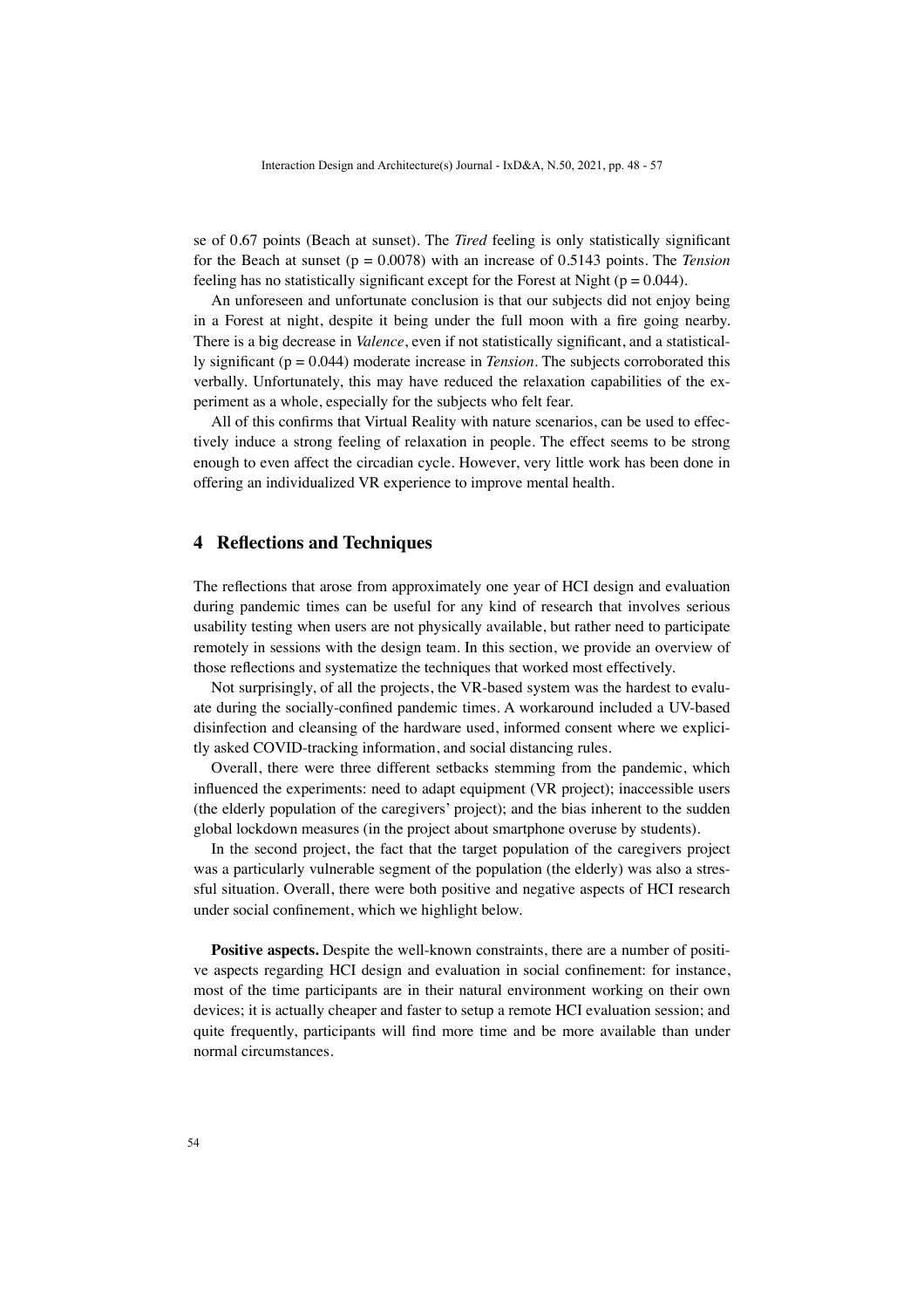**Negative aspects.** However, limitations and risks do exist. It is much more difficult to keep participants focused. They will be less likely to pay attention and stay cooperative for longer. More over, the participant(s) may not show up at the arranged session(s). The lesser engagement and lack of personal contact sometimes results in a loose approach to the arrangements. It is also much more difficult to assess usability aspects that would normally be easily discovered during live sessions, subtleties abound and they will most likely not be detected during a videoconference.

### **4.1 Participants' recruitment**

Recruitment is a central aspect of any HCI research experiment. When it is not performed properly, biases can occur and validity is threatened. In a lockdown or social confinement context it becomes a complex situation: no physical contact with people implies that a personal face-to-face conversation is not possible. Recruiting people to participate on a remotely-conducted experiment needs to be done using digital media, and this reduces the motivation as it narrows down the persuasive abilities of the research team.

At the same time, however, flexibility is vastly increased: performing remote HCI research makes it easier to recruit a varied and representative sample of participants. People are well-acquainted with digital videoconferencing tools and feel comfortable using them. But a myriad of other technological solutions has emerged and is becoming more mainstream.

### **4.2 Experiment execution**

There are a number of interesting conclusions regarding the pitfalls and caveats of performing HCI experiments under social confinement.

In the caregivers' project, it was not possible to directly access the users due to the lockdown and given we were dealing with a risk population (the elderly). Their own nurses had to act as "proxies" and this led to an overhead of having to provide clear instructions for conducting user observation, semi-structured interviews and physiological data collection: this had to be entirely performed by nurses. However, this ended up running quite smoothly and it was actually advantageous given that no external influence was made: users were observed in their normal living conditions, meaning less bias to the experiment. Intrusiveness is a critical component of performing remote HCI research: as it gets more difficult to obtain data, more concerns emerge around the intrusiveness of the approach. Other research [14] explores activity prediction models as a tool to build an efficient collaboration between the elderly and care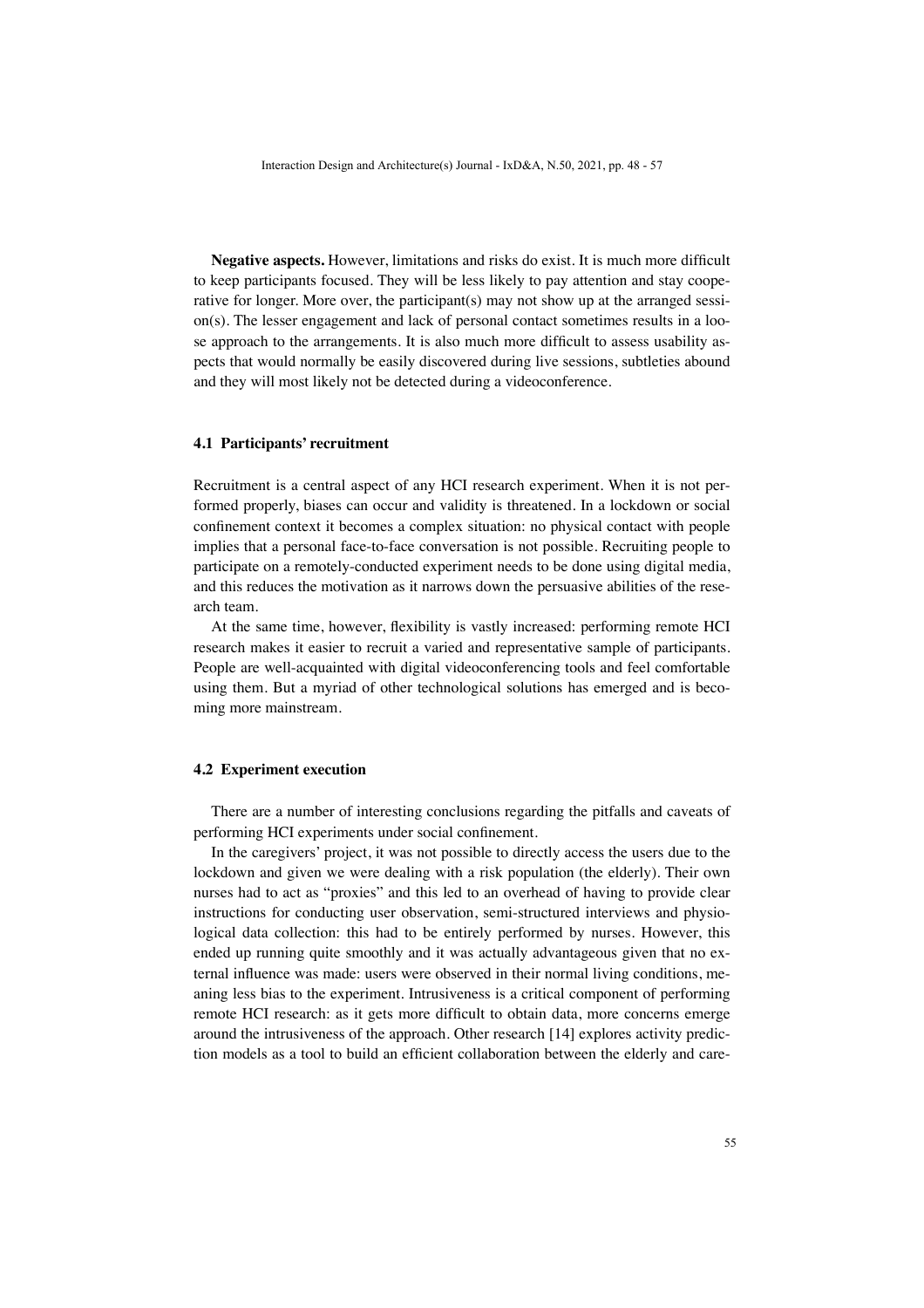givers. They aimed to successfully predict an elder's next activity and its occurrence time in order to detect behavior anomalies and promote prompt-based intervention. While sophisticated sensors may reliably alert the caregiver of any relevant changes, they come at the cost of the privacy of the dependent person – one of the major factors for the acceptance of such technologies [15].

There is an increasing recognition that caregivers and care recipients reciprocally affect each other. This perspective has led to the development of interventions targeted simultaneously at the caregiver and at the care recipient, serving the needs of both. Interventions should adapt to the pandemic dynamics of the elderly-caregiver relationship and augment current tasks rather than create new ones.

Regarding the smartphone overuse project, and even in a remote context, students considered the execution of their UX assessments as quite positive, since it allowed them a greater self-awareness and reflection about the actual time they spent using their smartphones during lockdowns. But again, a clear script and good instructions were critical to the actual execution of the HCI research involved in this project.

# **5 Conclusion**

Global crises such as the current pandemic bring endless HCI design challenges and problems. This also creates exciting novel design opportunities. Delivering usable, useful and satisfying user experiences is now more important than ever. A significant percentage of users will continue to be available remotely, even after the pandemic is over. In this sense, HCI designers and researchers need better asynchronous collaboration tools but they also need practical guidance about best practices. Existing literature about remote HCI research is ample and well-grounded, but was performed during non-pandemic times. Novel scientific knowledge should continue to be created, based on case studies and project post-mortem analyses, and condensing lessons learned in the formed of usable principles.

# **References**

- 1. Steven J. Krieg, Jennifer J. Schnur, Jermaine D. Marshall, Matthew M. Schoenbauer, and Nitesh V. Chawla. 2020. Pandemic Pulse: Unraveling and Modeling Social Signals During the COVID-19 Pandemic. Digit. Gov.: Res. Pract. 2, 2, Article 19 (March 2021), 9 pages.
- 2. M. Sedgwick and J. Spiers. The use of videoconferencing as a medium for the qualitative interview. International Journal of Qualitative Methods, 8(1):1--11, 2009.
- 3. T. S. Lane, J. Armin, and J. S. Gordon. Online recruitment methods for web-based and mobile health studies: a review of the literature. Journal of medical Internet research, 17(7), 2015.